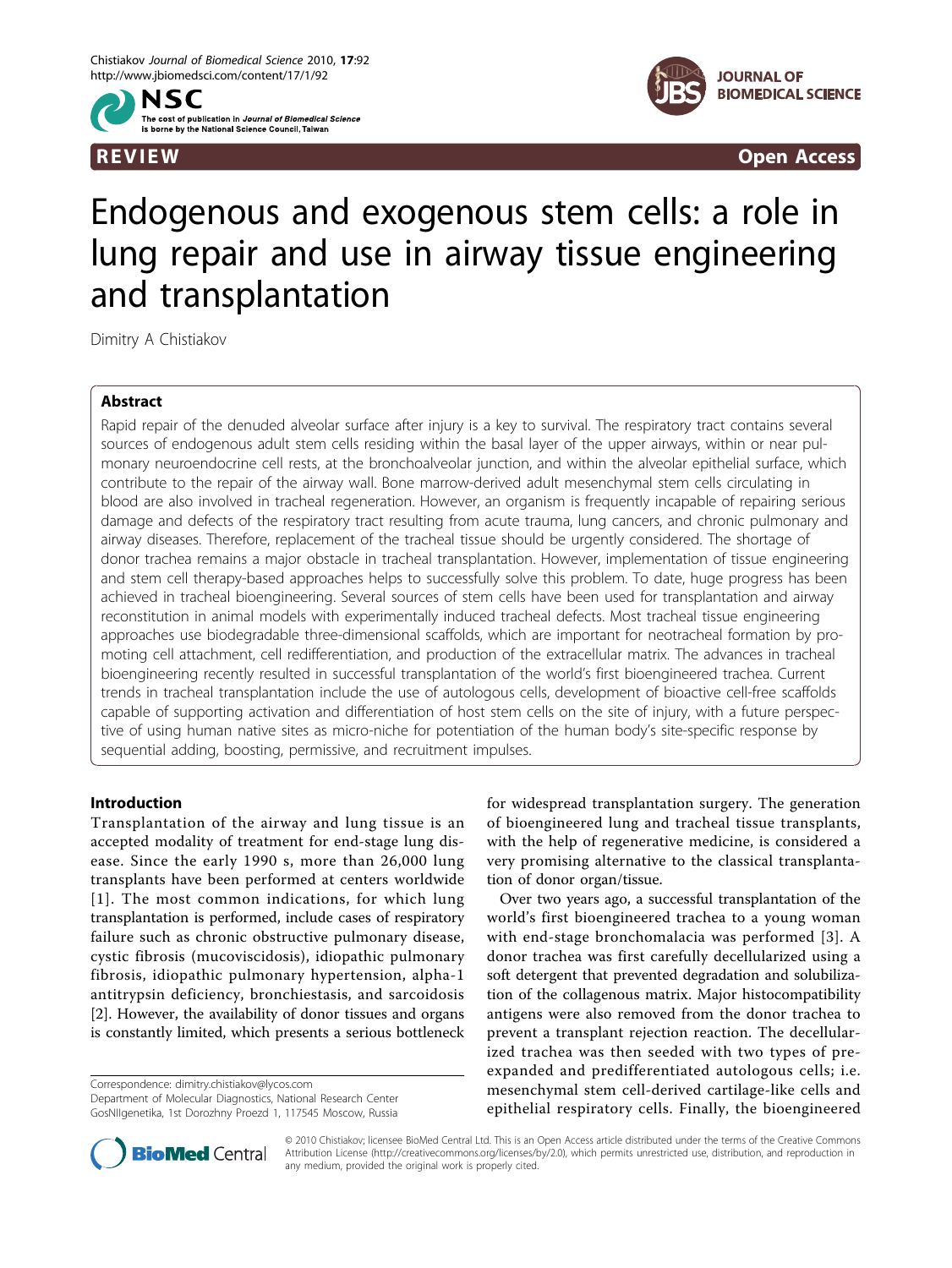organ was engrafted into the recipient's body to replace the left main bronchus. After surgery, the patient did not develop any signs of antigenicity and continues to live a near-normal life.

The first tissue-engineered organ transplantation was still based on a donor trachea. However, to date, a variety of bioengineered tubular tracheal matrices were developed as an alternative to the donor's airway. When selecting new biomaterials for trachea bioengineering, researchers should evaluate a wide range of biological properties of candidate material including toxicity, toxigenicity, biocompatibility, biodegradability, durability, cell adhesion characteristics, and ability to mimic the function of a native organ as much as possible.

The epithelial cells-extracellular matrix (ECM) interactions play a crucial role in healing airway injuries and repair of the airway epithelium. The secretion of a provisional ECM, the cell-ECM relationships through epithelial receptors, and the remodeling of the ECM by matrix metalloproteinases contribute not only to airway epithelial repair by modulating epithelial cell migration and proliferation, but also to the differentiation of repairing cells, leading to the complete restoration of the wounded epithelium [\[4\]](#page-6-0). Therefore, while developing a bioengineered model of the human bronchiole, tissue engineers should pay special attention to the fabrication of biologically active scaffolds and matrices capable of fulfilling natural properties of the airway ECM, for example, by maintaining and slowly releasing factors essential for proliferation and differentiation of a stem cell transplant [\[5](#page-6-0)].

Another issue of challenge in lung regenerative medicine is the choice of an appropriate cell source to reconstitute the lung airway. Naturally, residual pools of adult stem cells (SCs) located within the basal layer of the upper airways, within or near pulmonary neuroendocrine cell rests, at the bronchoalveolar junction, and within the alveolar epithelial surface, are responsible for lung regeneration and repair [[6\]](#page-6-0). Endogenous progenitor cells are also involved in lung regeneration, contributing particularly to the rapid repair of the denuded alveolar surface after injury [\[7,8\]](#page-6-0). However, the repair capacity of lungs declines with age, which is primarily due to the endogenous SC failure. Therefore, the exogenous stem/progenitor cells, such as embryonic stem cells (ESCs), bone marrowor fat-derived mesenchymal stem cells (MSCs), and recently amniotic fluid stem/progenitor cells, could be considered as an alternate cell source for lung regeneration. The limitation of xenogenic or allogenic SCs is their potential immunogenicity for the recipient organism that requires implementation of immunosuppression to minimize the risk of graft rejection.

Special attention should also be paid to the delivery of implant cells to the recipient site and providing boosting and recruitment impulses for survival, expansion, and differentiation of the stem cell transplant. The molecular physiology of complex interactions between the host and engrafted cells is far to be precisely understood and therefore needs further efforts to maximize the regeneration rate. In this review, we characterize the important role of cell-cell interactions and ECM in airway epithelium repair; consider the resources of endogenous and exogenous stem/progenitor cells that have been used or have a potential to be applied in lung regeneration; and analyze current strategies in tracheal bioengineering and transplantation.

## Endogenous and exogenous stem and progenitor cells for lung repair

The airway epithelium is subjected to a lifetime exposure by inhaled particles and pathogens that may lead to the development of a variety of infectious and inflammatory respiratory diseases such as chronic bronchitis, asthma, chronic obstructive pulmonary disease, and cystic fibrosis. These pathologies are typically associated with changes in the architecture of the airway walls, which could vary from the epithelial structure remodeling to complete denudation of the basement membrane. To restore its functions, the airway epithelium has to rapidly repair the injuries and regenerate its structure and integrity. The regeneration process is a complex phenomenon that quickly starts after the lesion occurs. Epithelial cells at the wound edge dedifferentiate, spread, and migrate to cover the denuded area [\[9](#page-6-0)]. After migration, epithelial cells in the repairing area start to proliferate. Finally, to restore a functional mucociliary epithelium at the injury site, the epithelium forms a transitory squamous metaplasia followed by progressive redifferentiation [[10](#page-7-0)].

Due to the very large size  $(> 70 \text{ m}^2)$  and spatial restrictions of the alveolar surface in adult humans, a large number of cells must function as a "ready reserve" to repair the damaged alveolar surface [[11\]](#page-7-0). The repair of injuries and the regeneration of the epithelial structure involve stem and progenitor cells. The mechanism of the regeneration of the airway epithelium was widely studied in rodent models of lung injury. After epithelial damage in mouse, the sites of actively proliferating cells observed near the glandular ducts were referred to as basal cells providing evidence of SC niches [[12\]](#page-7-0). These cell populations are heterogeneous and comprise subpopulations capable of either multipotent or unipotent differentiation leading to the restoration of a completely differentiated airway epithelium [\[13\]](#page-7-0).

In the human fetus, both basal and suprabasal cells were able to reconstitute a fully differentiated airway epithelium after engraftment in a humanized xenograft model in severe combined immunodeficiency (SCID)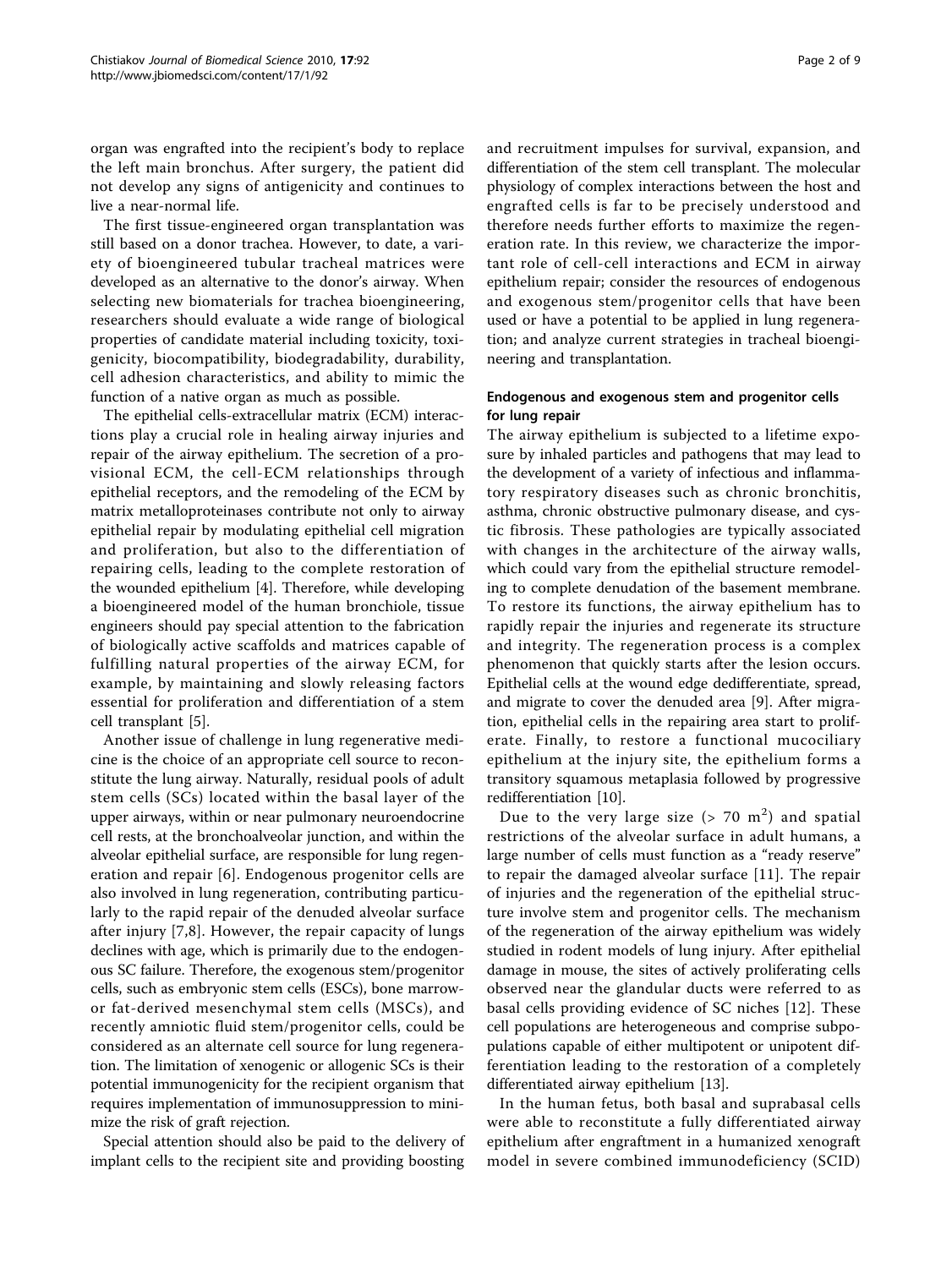mice suggesting for a similar progenitor potential [[14](#page-7-0)]. In adult human airway epithelium, only isolated basal cells are capable of restoring a fully functional airway epithelium, but the adult secretory cells lose their regeneration potential compared to the fetal secretory cells [[15](#page-7-0)]. Thus, although both secretory and basal cells are able to proliferate, only basal cells are now suggested to represent the SC compartment of the airway epithelium in tracheas and bronchi.

In rodent bronchioles, two types of cells, Clara cells and neuroendocrine cells localized in neuroepithelial bodies possess the ability to proliferate in response to bronchiolar and alveolar damages [[16\]](#page-7-0). Among those, only a subset of Clara secretory protein-expressing cells, which are reside in the airway neuroepithelial bodies and bronchoalveolar duct junctions are able to reconstitute the bronchiolar airway epithelium and hence can be considered as bronchiolar SCs [[17](#page-7-0)]. A population of endothelial cells resistant to bronchiolar and alveolar damages and which is capable of giving rise, not only to Clara cells, but also to type I and type II alveolar cells in vitro was found at the bronchioalveolar duct junction [[18\]](#page-7-0). Indeed, this observation suggests that both bronchiolar and alveolar rodent epithelia could possess SC features.

Despite the well-documented nature of stem/progenitor cells in rodent bronchiolar airway epithelium, it remains to be clarified in humans. Recently, the multiway analyzes of multicellular spheroids (termed as bronchospheres) produced by mechanical and enzymatic digestion of the adult human lung tissue revealed the presence of mixed phenotype cells with type II alveolar and Clara cell features and high expression of SC regulatory genes, which was either weakly or not detectable in original tissues [[19\]](#page-7-0). These findings provide the evidence that adult human bronchioli, similarly to rodent bronchiolar and alveolar epithelia, should harbor SCs. Interestingly, the bronchospheres also exhibited mesenchymal features and, after silencing the Slug gene that plays a key role in epithelial-mesenchymal transition processes, they lost the SC-specific gene expression profile and gained a differentiated bronchial/alveolar phenotype [[20](#page-7-0)]. This suggests that the epithelial-mesenchymal transition process could be induced in a subset of airway cells after injury of the adult human lung tissue.

The endogenous peripheral airway smooth muscle progenitors appear to occur very early in lung development. The peripheral mesenchyme that expresses fibroblast growth factor 10 (Fgf10) serves as a progenitor cell population for peripheral airway smooth muscle [[21](#page-7-0)]. As the airway grows outwards, Fgf10-expressing airway smooth muscle progenitor cells spread along the expanding peripheral airway. The mesenchymal vascular progenitors (hemangioblasts) occur at the very early stages of the lung embryogenesis. Under the stimulation of vascular engothelium growth factor, which is secreted mainly by the primitive epithelium, these hemangioblasts differentiate into a capillary network surrounding the bronchial, lobar, and segmental branches of the airway [[22](#page-7-0)].

Since adult human airway epithelial SCs were only recently discovered and their cultivation is still challenging, the researchers consider other sources of exogenous pluripotent SCs for airway tissue engineering, such as ESCs and MSCs. ESCs possess a great pluripotency since they are able to generate a variety of cell lineages including airway progenitor cells [[23\]](#page-7-0). However, the application of human embryonic SCs is now limited due to the obvious ethical problems.

Bone marrow-derived adult MSCs circulating in blood were shown to be able to support lung repair in mice [[24,25\]](#page-7-0). There were two populations of those progenitor epithelial cells expressing distinct surface markers. The first population had epithelial characteristics as shown by cytokeratin expression, but also hematopoietic characteristics as shown by CD45 expression [[24\]](#page-7-0). Another population of MSCs was positive for the early epithelial marker cytokeratin 5 (CK5) and the chemokine receptor CXCR4 [[25](#page-7-0)]. Administration of FGF7 (also known as a keratinocyte growth factor) to mouse recipients of tracheal transplants resulted in enhanced engraftment of the CK5-positive progenitors to the injured proximal airway epithelium suggesting the role of FGF7 in local resident progenitor epithelial cell repair through the mobilization of subsets of CK5-positive epithelial progenitors [[26\]](#page-7-0).

Bone marrow-derived populations of MSCs, such as bone marrow-derived chondrocytes, were widely co-cultivated with respiratory epithelial cells to reconstitute artificially fabricated trachea constructs based on synthetic [[27\]](#page-7-0), composite [[28](#page-7-0)], or natural decellularized matrixes [\[3](#page-6-0)[,29](#page-7-0)]. A tissue-engineered trachea seeded with bone marrow-derived chondrocytes and airway epithelial cells was successfully implanted into a human recipient [[3\]](#page-6-0). At present, autologous bone marrow-derived MSCs seem to present the most popular SC type used in laryngotracheal tissue engineering. Adipose-derived MSCs may be also regarded as potentially suitable for the tracheal repair, but so far there are only a few reports about their use in the improvement of airway defects. Suzuki et al. [[30](#page-7-0)] used fat-derived MSCs as part of a bioengineered scaffold to improve tracheal defects in rats, observing a well-differentiated and neovasularized airway epithelium two weeks post-implantation. A tissue-engineered trachea derived from a framed collagen scaffold, gingival fibroblasts, and adipose-derived SCs, showed good regeneration properties when implanted into rats with tracheal defects [\[31](#page-7-0)].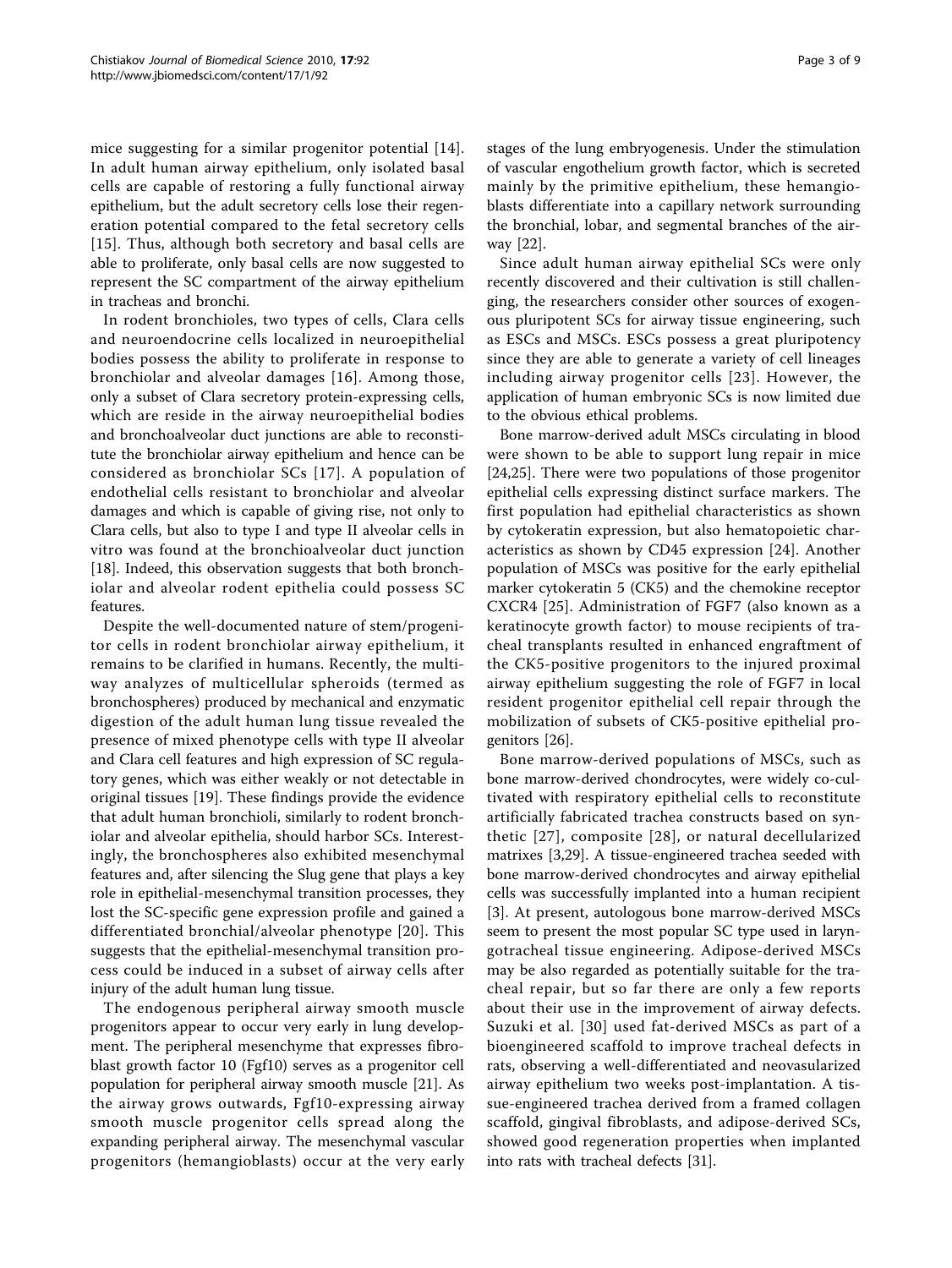Human amniotic fluid SCs (hAFSCs) and umbilical blood cord (UBC)-derived SCs are new cell resources for lung regeneration. Human umbilical cord blood is a promising source for human MSCs. Hematopoietic SCs are present in the blood of the umbilical cord during and shortly after delivery. These SCs are in the blood at the time of delivery because they move from the liver (where blood formation takes place during fetal life) to the bone marrow (where blood is made after birth). UBC-derived SCs are similar to SCs that reside in the bone marrow. Higher healing properties of those cells were demonstrated in rodents. When administered intratracheally, human UCB-derived MSCs successfully attenuated the hyperoxia-induced lung injury in neonatal rats [\[32](#page-7-0)] and reduced fibrosis in the bleomycin-induced mouse model of lung injury through the activation of production of matrix metalloproteinases (MMPs) and inhibition of the impaired collagen synthesis [[33\]](#page-7-0). Recently, a successful clinical application of human UCB-derived SCs for treatment of systemic lupus erythematosus-induced diffuse alveolar hemorrhage was reported. The cells were infused into the blood of a 19-year-old girl that showed dramatic improvements in her clinical condition, oxygenation level, radiographic and hematological status very soon after transplantation of MSCs [\[34\]](#page-7-0).

Similarly to ESCs, hAFSCs are multipotent and capable of differentiating into cell types that represent each embryonic germ layer, including cells of adipogenic, osteogenic, myogenic, endothelial, neuronal, and hepatic lineages [[35](#page-7-0)]. However, compared to ESCs, hAFSCs have a great advantage because they are not tumorigenic and teratogenic. Experiments in mice with lung injuries showed an excellent regeneration potential for hAFSCs, which were able to integrate into the murine lung and differentiate into pulmonary lineages after injury [\[36](#page-7-0)].

In 2006, an attractive possibility of the direct reprogramming of somatic cells to an embryonic stem cell-like pluripotent state was shown [[37\]](#page-7-0). The reprogramming requires the ectopic expression of four or even fewer factors (Oct 4, Sox2, Nanog, and Klf4) responsible for maintaining pluripotency [[38](#page-7-0)]. To maintain a pluripotency, human induced pluripotent stem (iPS) cells were shown to utilize signaling mechanisms that are similar to those used by human ESCs [[39](#page-7-0)]. The iPS cells present a key advantage over true ESCs since they do not require an embryo to be sacrificed and ultimately will allow the autologous transplantation of induced SCs to repair damaged tissues [\[40](#page-7-0)]. To date, a variety of human and murine terminally differentiated somatic cells were reported to be reprogrammed into iPS cells. While no direct applications to airway cells have yet been reported, it is likely that such applications will become possible in the near future.

Early-passage iPSCs retained a transient epigenetic memory of their somatic cells of origin, which manifests as differential gene expression and altered differentiation capacity [\[41](#page-7-0),[42\]](#page-7-0). These observations could be exploited in potential therapeutic applications to enhance differentiation into desired cell lineages.

It should be noted that in vitro reprogramming of somatic cells to iPS cells occurs with extremely low frequency and slow kinetics, suggesting the existence of a barrier factor. Cell senescence modulated by the activation of several negative cell cycle regulators, such as p53 (encoded by Trp53), p21 (encoded by Cdkn1a), and INK4a/ARF (encoded by Cdkn2a/2b), was considered to play a major barrier role for reprogramming [[43-45\]](#page-7-0). Before the reprogramming stage, a preliminary downregulation of these factors resulted in a marked increase (up to 28%) in the efficiency of reprogramming [[46-48](#page-7-0)]. For example, silencing of p53 significantly increased the reprogramming efficiency of human somatic cells, directed with administration of only two pluripotency factors, Oct4 and Sox2 [[47](#page-7-0)]. These results suggest new routes to more efficient reprogramming, avoiding the use of oncogenes for inducing pruripotency, and maximizing yield of new promising cell sources for tissue engineering.

## Epithelial cell-extracellular matrix interactions and their mimic by bioengineered scaffolds

The airway epithelium plays a key role in wound healing through the release of ECM proteins and remodeling of the secreted provisional ECM. The epithelial cells secrete a range of factors contributing to airway repair and regeneration (Figure [1](#page-4-0)). They include structural matrix proteins (collagens, laminin, fibronectin, fibrin, etc.) and molecules modulating cell migration (integrins), cell-cell and cell-substrate interactions (glycans, cell adhesion receptors), ECM remodeling (MMPs), cell proliferation and differentiation (FGF7, epidermal growth factor (EGF), connective tissue growth factor, FGFs, and their receptors) [\[4\]](#page-6-0). The epithelial cells and inflammatory cells of the airways also release inflammatory mediators such as transforming growth factor (TGF)- $\beta_1$  and tumor necrosis factor- $\alpha$  that influence the production of matrix molecules [[49\]](#page-7-0).

Tissue engineering presents a promising technique to create a functional tracheal substitute that may overcome many difficulties that other tracheal substitutes could not. Most cartilage tissue engineering approaches use biodegradable three-dimensional (3D) scaffolds, which are important for neocartilage formation by promoting chondrocyte attachment, cell redifferentiation, and production of extracellular cartilage matrix [[50\]](#page-8-0). In the development of bioactive engineered matrices, current strategies try to utilize natural properties of the airway ECM as much as possible. Those include the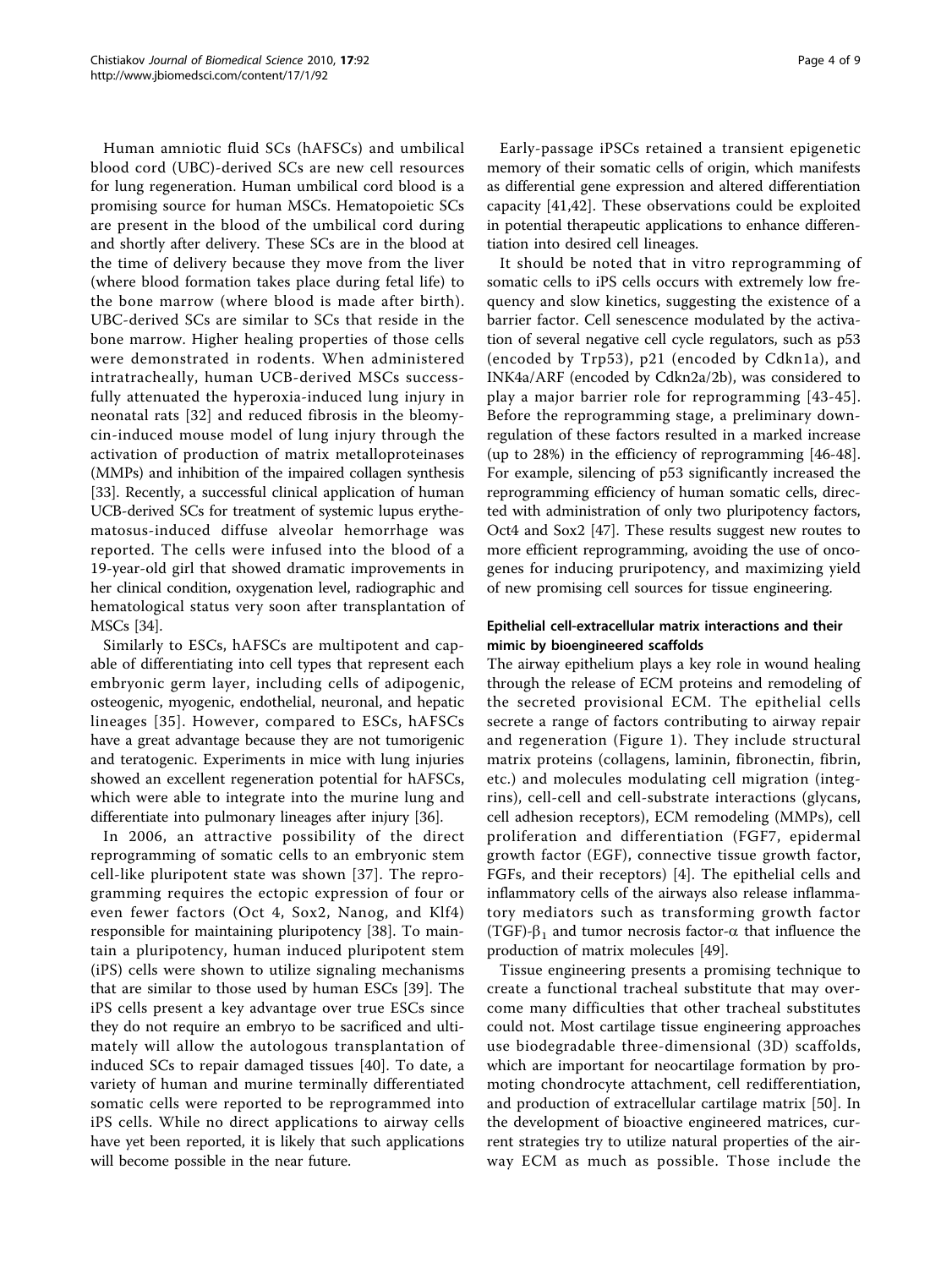<span id="page-4-0"></span>

creation of hybrid hydrogel 3 D networks containing a cell-binding site for ligation of cell-surface integrin receptors and substrates for MMPs, proteases implicated in wound healing and tissue regeneration [[51](#page-8-0),[52](#page-8-0)] and fabrication of scaffolds with immobilized signaling mole-cules (FGF [[53](#page-8-0)], TGF- $\beta_1$ [[54\]](#page-8-0), etc.) that slowly release upon transplantation to support the tissue repair.

In order to increase non-integrin-dependent cell adhesion features of the engineered scaffold, using fibrin/hyaluronic acid (HA) composite as a scaffold biomaterial was suggested. HA (hyaluronan) is natively found in the cartilage tissue. This glucosaminoglycan functions as a core ECM molecule for the binding of keratin sulfate and chondroitin sulfate in forming aggrecan [[55](#page-8-0)] and contributes to several cellular processes like cell proliferation, morphogenesis, inflammation, and wound repair [[56](#page-8-0)]. Compared to relatively inert poly(ethylene glycol)

(PEG) hydrogels, fibrin/HA gels exhibited better properties for supporting the differentiation of MSCs into chondrocytes as shown by enhanced expression of cartilage-specific markers by MSCs seeded into the fibrin/ HA scaffold [\[57](#page-8-0)]. In humans, HA-based scaffold Hyalograft C (Fidia Advanced Biopolymers, Abano Terme, Italy) has been successfully applied in the treatment of chronic lesions of the knee and articular defect repair [[58](#page-8-0)]. To date, Hyalograft C has not been used for tracheal repair in humans. The application of this scaffold for tracheal regeneration in animal models produced inconsistent results. A tissue-engineered trachea, fabricated from the fibrin/HA gel and autologous chondrocytes, and then transplanted into rabbits, showed successful regeneration and functional restoration of ciliated epithelium at the operated site without graft rejection and inflammation [[59](#page-8-0)]. However, in another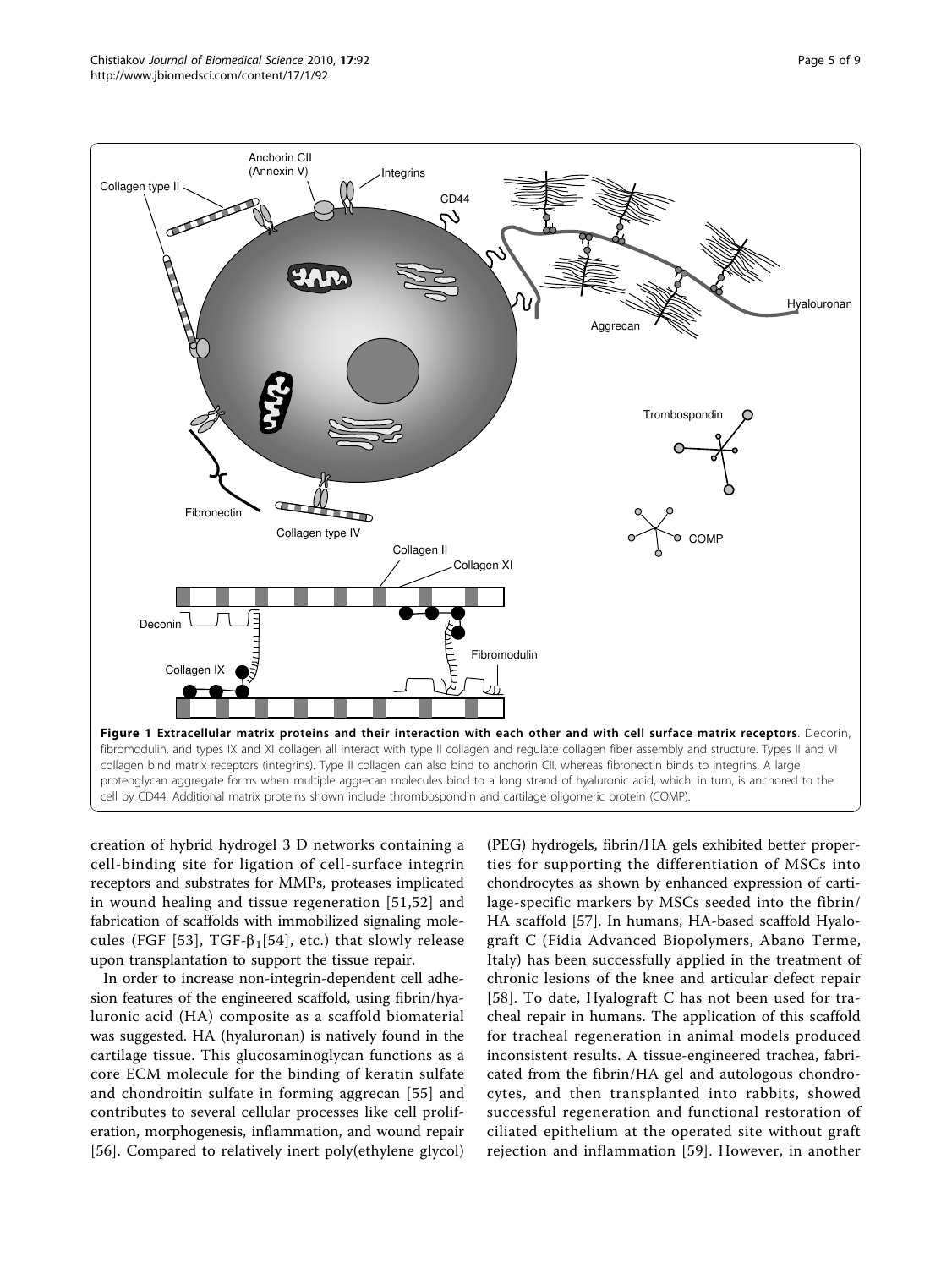study, if implanted intra-or paralaryngeally, Hyalograft C exhibited biocompatibility-related problems initiating a foreign-body reaction and cartilage degradation in rabbits [[60](#page-8-0)].

To avoid problems with biocompatibility, the use of scaffold-free cartilage grafts was proposed. The grafts were recently evaluated in laboratory animals. Autologous chondrocytes were cultivated in a bioreactor to fabricate scaffold-free cartilage sheets and then used for laryngotracheal reconstruction in rabbits. The scaffoldfree engineered cartilage was capable to support the formation of a well-vascularized, autologous neotrachea, with excellent mechanical properties compatible with the rabbit's native trachea [[61\]](#page-8-0). The grafts showed no signs of degradation or inflammatory reaction and were covered with mucosal epithelium. However, they did show signs of mechanical failure at the implantation site [[62](#page-8-0)]. Overall, scaffold-free engineered cartilage represents a promising, new approach in tracheal reconstitution; however, further efforts are required to optimize its mechanical properties and biomaterial durability.

## Strategies to deliver cell graft and support its survival and tracheal healing

Pioneering works involved the engraftment of human airway epithelial cells into immunodeficient (SCID) mice resulted in the development of a well-differentiated and functional human epithelium [[63](#page-8-0),[64\]](#page-8-0). Yang et al. [[65](#page-8-0)] developed an approach for cultivating and scaffold-free delivery of epithelial cell sheets directly to host tissues. The utility of human respiratory epithelial cells for clinical transplantation is limited because those cells grow slowly. After transduction with a lentivirus-based vector, the growth rate and regeneration properties of transduced human epithelial cells have been significantly improved [\[66](#page-8-0)]. However, due to their viral modification, the clinical implication of transduced epithelial cells is still restricted by biosafety requirements.

Primary respiratory epithelial cells co-cultivated with other primary cells, such as fibroblasts and chondrocytes, and seeded into the collagenous or related carrier, were shown to reconstitute the structure of the tracheal wall, forming a fully differentiated airway epithelium and basement membrane located below the epithelium [[67,68](#page-8-0)]. To date, a range of experimental approaches and protocols for the in vitro development of lung tissue constructs composed of primary lung cells has been developed. For example, the development of a tissueengineered model of human bronchiole consisting of primary cells and designed to study mechanisms of airway remodeling and lung inflammation in asthma has been recently reported [[69](#page-8-0)].

Exogenous stem/progenitor cells may be delivered into the lung either intravenously, intratracheally, or by direct injection. The immediate efficiency of exogenous cell arrival and trapping in the lung is very high. However, the rate of extravasation of implanted cells from the capillary into the injured tissue and eventual integration into lung cell lineages was very low (< 5%) [[70\]](#page-8-0). Better results could be produced when stem/progenitor cells are cultured with other cells and seeded into the natural or artificial scaffold. Co-cultivation of epithelial progenitors with autologous costal chondrocytes, smooth muscle cells, and respiratory ciliated epithelium followed by propagation in the natural decellularized matrix (i.e. pig jejunal segment with its own vascular pedicle) resulted in the development of a functional vascularized trachea containing the extracellular cartilaginous matrix [[71\]](#page-8-0). The experience with the engineered pig trachea was then used in engineering human trachea produced after dissemination of cartilage-like MSCs and epithelial respiratory cells in the decellularized donor trachea, and successful transplantation of this construct into the recipient woman [\[3](#page-6-0)].

## New trends in tissue-engineered tracheal transplantation

Huge efforts in the development of cell therapy-based approaches, tissue engineering techniques and their careful evaluation in animal models of lung diseases and induced airway injury, have yielded the first successful clinical applications in lung repair. The need for the introduction of new, efficient, and promising technologies for regeneration of tracheal and other defects in the lung tissues will increase along with the constantly rising number of people suffering from respiratory troubles.

Recent advances in airway tissue engineering provide a good opportunity for the treatment of a wide range of lung defects. In addition to the respiratory failure cases mentioned above, SC-based therapies show great potential for new clinical applications against acute respiratory distress syndrome [\[72\]](#page-8-0), asthma [[73\]](#page-8-0), and bronchopulmonary dysplasia [[74\]](#page-8-0). At present, the therapeutic potential of SCs is intensively assessed in rodent models of these diseases, with the possibility of proceeding to clinical trials [\[75-78](#page-8-0)].

The current regenerative medicine is leading to a new paradigm in medicine biotransferring heterologous concepts to the onset of autologous technologies that could lead to tissue regeneration in vivo. The new concept also includes studying and reproducing biological properties of ECM that regulates tissue differentiation in at least three ways: (i) the biochemical composition of the matrix constituents; (ii) the 3D-organization (architecture); and (iii) the mechanical forces mediated to the cells by the matrix. The in vivo ECM constitutes the biopolymer, which potentially plays a permissive role for tissue differentiation. The practical consequence of this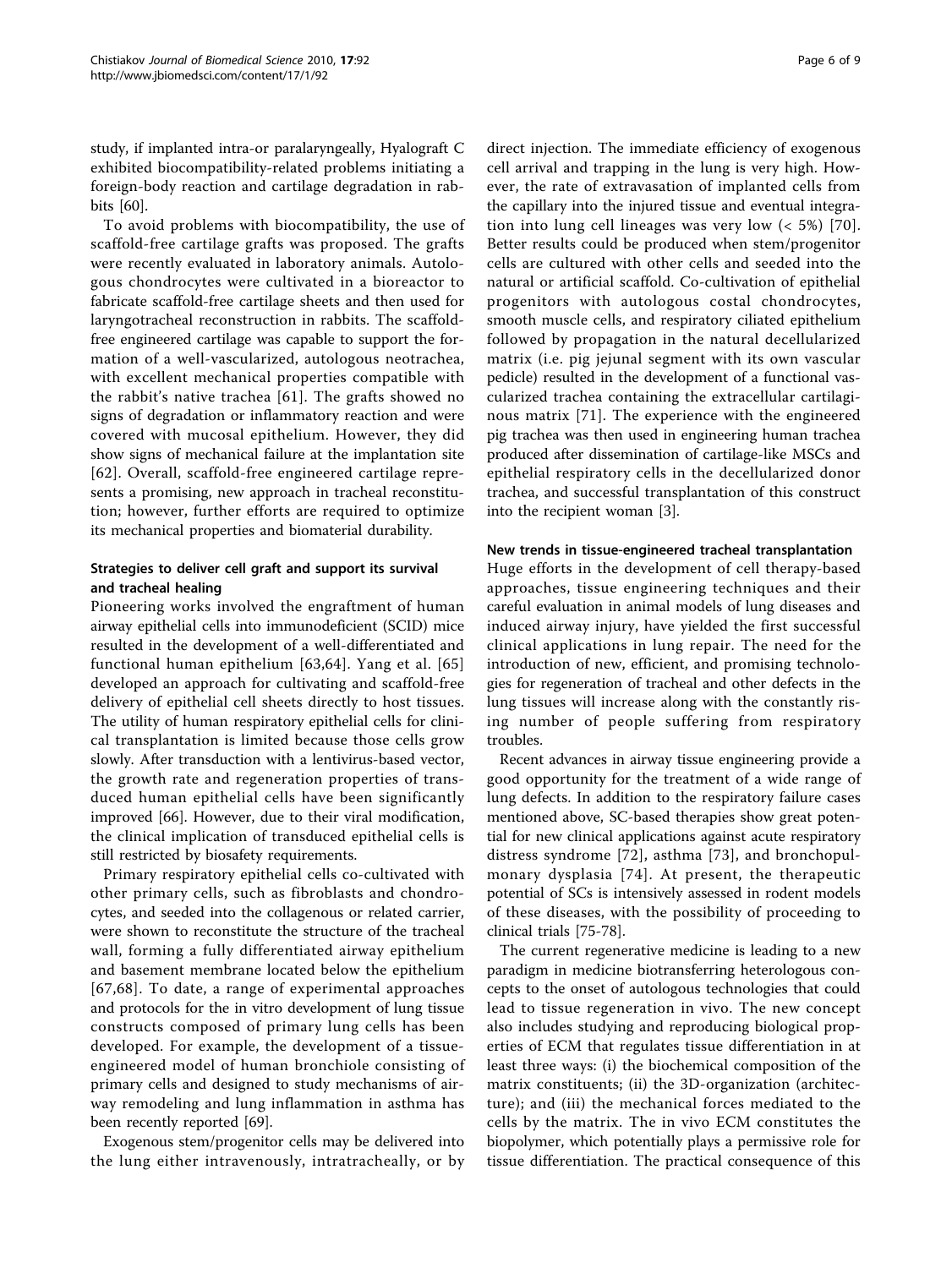<span id="page-6-0"></span>research is the development of cell-free scaffolds capable of supporting activation and differentiation of host SCs on the site of injury.

The presence of the cell-free matrix and denuded tracheal segments stimulates the tracheal repair by attracting resident stem and non-stem epithelial cells to dedifferentiate, proliferate, expand over the denuned surface, and redifferentiate again [\[11](#page-7-0)]. By conjugating a collagen vitrigel membrane to a collagen sponge, Tada et al. [[79\]](#page-8-0) developed a bipotential collagen scaffold capable of promoting host epithelial cell growth and mesenchymal cell infiltration after transplantation to an animal model with tracheal defects. The new cell-free scaffold was successfully tested in rats and then in dogs. In the dog, the scaffold larynx implant was covered with soft tissue on day 18 post-surgery, followed by complete regeneration of the canine mucosa [\[80](#page-8-0)]. Recently, clinical trials showed good regeneration properties of this artificial scaffold for the repair of tracheal defects. The tracheoplasty of four patients (three with thyroid cancer and one with subglottic stenosis) with resection of the trachea and subsequent suturation of the defects with a cell-free scaffold (Marlex mesh tube covered by collagen sponge) resulted in a well-epithelialized airway lumen without any obstruction two months post-surgery [[81,82\]](#page-8-0).

The next step of the practical development of this new concept is the use of the human native site as a microniche in order to potentiate the human body's site-specific response by adding boosting, permissive, and recruitment impulses [\[83](#page-8-0)]. This technique is expected to be cost-and labor-effective since it assumes the avoidance of any in vitro cell replication, expansion, and differentiation. The new approach is a multi-step process that will include the development of strategies involving a sequential implementation (treatment) of factors required for rapid activation of endogenous SCs at the affected site, attraction of exogenous SCs from the host circulation system, control of the local release of inflammatory cytokines and hypoxia, cell differentiation toward the terminal stage, and ECM remodeling. This strategy requires a deep knowledge of molecular mechanisms, temporal-spatial signaling networks, and cell-cell interactions contributing to the tracheal repair, as well as a careful and strict real-time control of the regeneration process.

To stimulate the proliferation potential of local somatic and progenitor cells, the ectopic expression of pluripotency factors may be used. For example, Sox17 required for early endoderm formation is able to reinduce multipotent progenitor cell behavior in mature lung cells [[84](#page-8-0)]. To promote further differentiation of stem/progenitor cells, it is necessary to down-regulate production of Sox2 (important for branching of airways)

[[85](#page-8-0)] and consider the application of tissue-specific growth factors such as EGF, FGF7, basic FGF [[26](#page-7-0),[86](#page-8-0)]. Erythropoietin could be used as a boosting factor due to its emerging role in the repair of both hematopoietic and non-hematopoietic tissues [\[87,88\]](#page-8-0).

A successful realization of the new concept would ultimately benefit achieving the end point of the developments in regenerative medicine, which considers organ regeneration rather than tissue repair.

#### List of abbreviations

ARF: alternate reading frame, an alternative reading frame product of CDKN2A locus; a tumor suppressor gene; CD45: cluster of differentiation 45; CD45 antigen; protein tyrosine receptor-type phosphatase C; CDKN: cyclindependent kinase inhibitor; CK5: cytokeratin 5; CXCR4: CXC chemokine receptor 4; 3D: three-dimensional; ECM: extracellular matrix; EGF: epidermial growth factor; ESC: embryonic stem cell; FGF: fibroblast growth factor; HA: hyaluronic acid; hyaluronate; hAFSC: human amniotic fluid stem cell; INK4a: cyclin-dependent kinase inhibitor 2A (melanoma, p16, inhibits CDK4); iPS: inducible pluripotent stem cell; Klf4: Krueppel-like factor 4, a key transcription factor in maintaining pluripotency; MMP: matrix metalloproteinase; MSC: mesenchymal stem cell; Nanog: a key transcription factor in maintaining pluripotency; Oct4: Octamer-4, a homeodomain transcription factor maintaining pluripotency; SC: stem cell; SCID: severe combined immunodeficiency; Sox2: SRY (sex determining region Y)-box 2, a transcription factor; TGF: transforming growth factor; Trp53: transformationrelated protein 53; a tumor suppressor gene; UBC: umbilical blood cord;

#### Acknowledgements

This work is supported by the grant 09-04-01420-a from the Russian Foundation for Basic Research

#### Competing interests

The authors declare that they have no competing interests.

Received: 21 August 2010 Accepted: 7 December 2010 Published: 7 December 2010

### References

- Stehlik J, Edwards LB, Kucheryavaya AY, Aurora P, Christie JD, Kirk R, Dobbels F, Rahmel AO, Hertz MI: [The Registry of the International Society](http://www.ncbi.nlm.nih.gov/pubmed/20870164?dopt=Abstract) [for Heart and Lung Transplantation: Twenty-seventh official adult heart](http://www.ncbi.nlm.nih.gov/pubmed/20870164?dopt=Abstract) [transplant report](http://www.ncbi.nlm.nih.gov/pubmed/20870164?dopt=Abstract)–2010. J Heart Lung Transplant 2010, 29:1089-1103.
- 2. Moffatt-Bruce SD: Lung transplantation. [[http://emedicine.medscape.com/](http://emedicine.medscape.com/article/429499-overview) [article/429499-overview\]](http://emedicine.medscape.com/article/429499-overview).
- 3. Macchiarini P, Jungebluth P, Go T, Asnaghi MA, Rees LE, Cogan TA, Dodson A, Martorell J, Bellini S, Parnigotto PP, Dickinson SC, Hollander AP, Mantero S, Conconi MT, Birchall MA: [Clinical transplantation of a tissue](http://www.ncbi.nlm.nih.gov/pubmed/19022496?dopt=Abstract)[engineered airway.](http://www.ncbi.nlm.nih.gov/pubmed/19022496?dopt=Abstract) Lancet 2008, 372:2023-2030.
- 4. Puchelle E, Zahm JM, Tournier JM, Coraux C: [Airway epithelial repair,](http://www.ncbi.nlm.nih.gov/pubmed/17065381?dopt=Abstract) [regeneration, and remodeling after injury in chronic obstructive](http://www.ncbi.nlm.nih.gov/pubmed/17065381?dopt=Abstract) [pulmonary disease.](http://www.ncbi.nlm.nih.gov/pubmed/17065381?dopt=Abstract) Proc Am Thorac Soc 2006, 3:726-733.
- 5. Princz MA, Sheardown H: [Heparin-modified dendrimer cross-linked](http://www.ncbi.nlm.nih.gov/pubmed/18727861?dopt=Abstract) [collagen matrices for the delivery of basic fibroblast growth factor \(FGF-](http://www.ncbi.nlm.nih.gov/pubmed/18727861?dopt=Abstract)[2\).](http://www.ncbi.nlm.nih.gov/pubmed/18727861?dopt=Abstract) J Biomater Sci Polym Ed 2008, 19:1201-1218.
- 6. Snyder JC, Teisanu RM, Stripp BR: [Endogenous lung stem cells and](http://www.ncbi.nlm.nih.gov/pubmed/19039828?dopt=Abstract) [contribution to disease.](http://www.ncbi.nlm.nih.gov/pubmed/19039828?dopt=Abstract) J Pathol 2009, 217:254-264.
- 7. Reddy R, Buckley S, Doerken M, Barsky L, Weinberg K, Anderson KD, Warburton D, Driscoll B: [Isolation of a putative progenitor subpopulation](http://www.ncbi.nlm.nih.gov/pubmed/12922980?dopt=Abstract) [of alveolar epithelial type 2 cells.](http://www.ncbi.nlm.nih.gov/pubmed/12922980?dopt=Abstract) Am J Physiol Lung Cell Mol Physiol 2004, 286:L658-L667.
- 8. Lee J, Reddy R, Barsky L, Weinberg K, Driscoll B: [Contribution of proliferation](http://www.ncbi.nlm.nih.gov/pubmed/16299057?dopt=Abstract) [and DNA damage repair to alveolar epithelial type 2 cell recovery from](http://www.ncbi.nlm.nih.gov/pubmed/16299057?dopt=Abstract) [hyperoxia.](http://www.ncbi.nlm.nih.gov/pubmed/16299057?dopt=Abstract) Am J Physiol Lung Cell Mol Physiol 2006, 290:L685-L694.
- 9. Zahm JM, Kaplan H, Herard AL, Doriot F, Pierrot D, Somelette P, Puchelle E: [Cell migration and proliferation during the in vitro wound repair of the](http://www.ncbi.nlm.nih.gov/pubmed/9142437?dopt=Abstract) [respiratory epithelium.](http://www.ncbi.nlm.nih.gov/pubmed/9142437?dopt=Abstract) Cell Motil Cytoskeleton 1997, 37:33-43.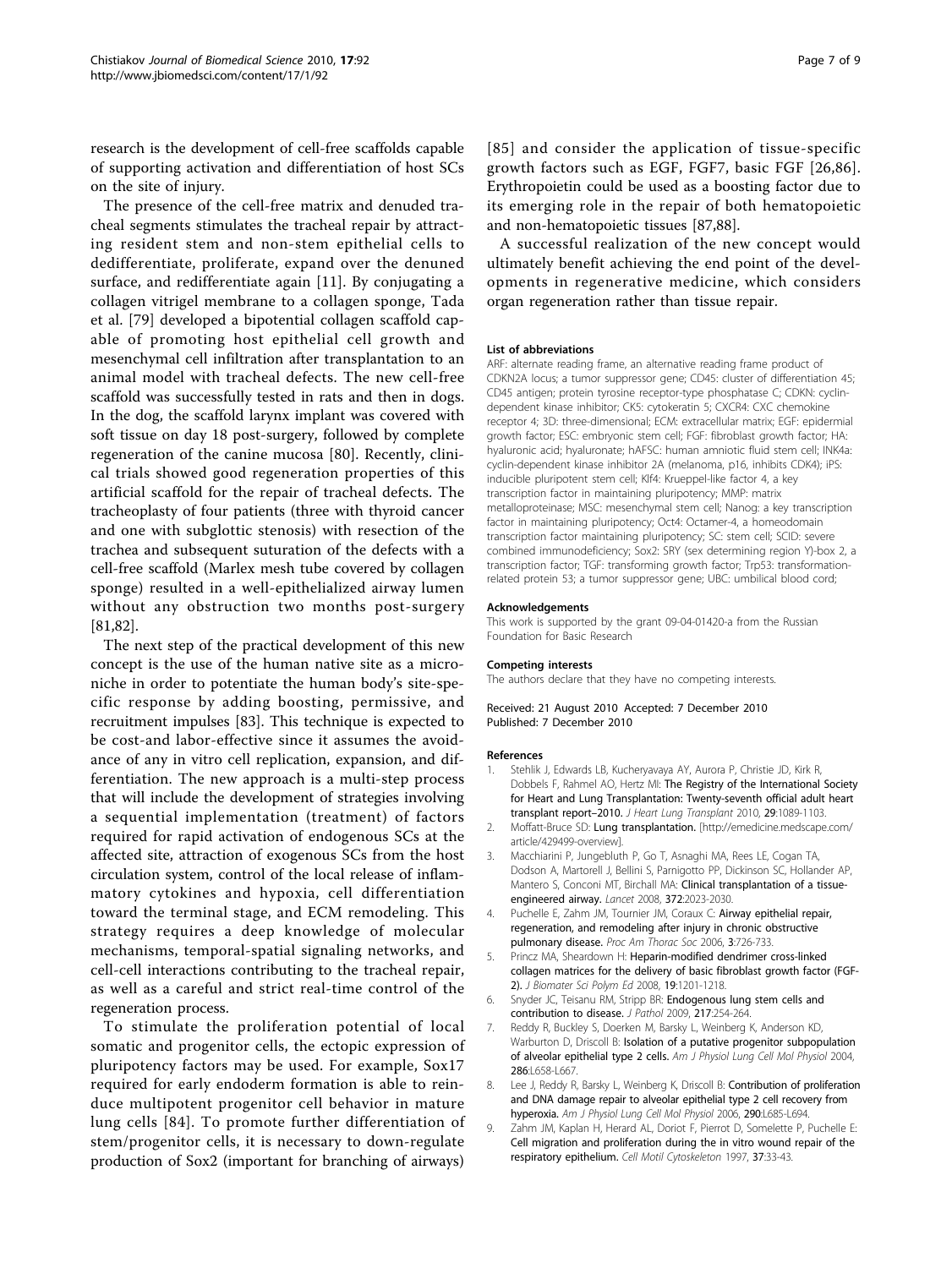- <span id="page-7-0"></span>10. Herard AL, Zahm JM, Pierrot D, Hinnrasky J, Fuchey C, Puchelle E: [Epithelial](http://www.ncbi.nlm.nih.gov/pubmed/8918369?dopt=Abstract) [barrier integrity during in vitro wound repair of the airway epithelium.](http://www.ncbi.nlm.nih.gov/pubmed/8918369?dopt=Abstract) Am J Respir Cell Mol Biol 1996, 15:624-632.
- 11. Warburton D, Perin L, DeFilippo R, Bellusci S, Shi W, Driscoll B: [Stem/](http://www.ncbi.nlm.nih.gov/pubmed/18684721?dopt=Abstract) [progenitor cells in lung development, injury repair, and regeneration.](http://www.ncbi.nlm.nih.gov/pubmed/18684721?dopt=Abstract) Proc Am Thorac Soc 2008, 5:703-706.
- 12. Borthwick DW, Shahbazian M, Todd Krantz Q, Dorin J, Randell SH: [Evidence](http://www.ncbi.nlm.nih.gov/pubmed/11415930?dopt=Abstract) [for stem-cell niches in the tracheal epithelium.](http://www.ncbi.nlm.nih.gov/pubmed/11415930?dopt=Abstract) Am J Respir Cell Mol Biol 2001, 24:662-670.
- 13. Hong KU, Reynolds SD, Watkins S, Fuchs E, Stripp BR: [In vivo differentiation](http://www.ncbi.nlm.nih.gov/pubmed/12871857?dopt=Abstract) [potential of tracheal basal cells: evidence for multipotent and unipotent](http://www.ncbi.nlm.nih.gov/pubmed/12871857?dopt=Abstract) [subpopulations.](http://www.ncbi.nlm.nih.gov/pubmed/12871857?dopt=Abstract) Am J Physiol Lung Cell Mol Physiol 2004, 286:L643-L649.
- 14. Avril-Delplanque A, Casal I, Castillon N, Hinnrasky J, Puchelle E, Peault B: [Aquaporin-3 expression in human fetal airway epithelial progenitor cells.](http://www.ncbi.nlm.nih.gov/pubmed/16043462?dopt=Abstract) Stem Cells 2005, 23:992-1001.
- 15. Hajj R, Baranek T, Le Naour R, Lesimple P, Puchelle E, Coraux C: [Basal cells](http://www.ncbi.nlm.nih.gov/pubmed/17008423?dopt=Abstract) [of the human adult airway surface epithelium retain transit-amplifying](http://www.ncbi.nlm.nih.gov/pubmed/17008423?dopt=Abstract) [cell properties.](http://www.ncbi.nlm.nih.gov/pubmed/17008423?dopt=Abstract) Stem Cells 2007, 25:139-148.
- 16. Hong KU, Reynolds SD, Giangreco A, Hurley CM, Stripp BR: [Clara cell](http://www.ncbi.nlm.nih.gov/pubmed/11415931?dopt=Abstract) [secretory protein-expressing cells of the airway neuroepithelial body](http://www.ncbi.nlm.nih.gov/pubmed/11415931?dopt=Abstract) [microenvironment include a label-retaining subset and are critical for](http://www.ncbi.nlm.nih.gov/pubmed/11415931?dopt=Abstract) [epithelial renewal after progenitor cell depletion.](http://www.ncbi.nlm.nih.gov/pubmed/11415931?dopt=Abstract) Am J Respir Cell Mol Biol 2001, 24:671-681.
- 17. Giangreco A, Reynolds SD, Stripp BR: [Terminal bronchioles harbor a](http://www.ncbi.nlm.nih.gov/pubmed/12107102?dopt=Abstract) [unique airway stem cell population that localizes to the bronchoalveolar](http://www.ncbi.nlm.nih.gov/pubmed/12107102?dopt=Abstract) [duct junction.](http://www.ncbi.nlm.nih.gov/pubmed/12107102?dopt=Abstract) Am J Pathol 2002, 161:173-182.
- 18. Kim CF, Jackson EL, Woolfenden AE, Lawrence S, Babar I, Vogel S, Crowley D, Bronson RT, Jacks T: [Identification of bronchioalveolar stem](http://www.ncbi.nlm.nih.gov/pubmed/15960971?dopt=Abstract) [cells in normal lung and lung cancer.](http://www.ncbi.nlm.nih.gov/pubmed/15960971?dopt=Abstract) Cell 2005, 121:823-835.
- 19. Tesei A, Zoli W, Arienti C, Storci G, Granato AM, Pasquinelli G, Valente S, Orrico C, Rosetti M, Vannini I, Dubini A, Dell'Amore D, Amadori D, Bonafe M: [Isolation of stem/progenitor cells from normal lung tissue of](http://www.ncbi.nlm.nih.gov/pubmed/19438897?dopt=Abstract) [adult humans.](http://www.ncbi.nlm.nih.gov/pubmed/19438897?dopt=Abstract) Cell Prolif 2009, 42:298-308.
- 20. Medici D, Hay ED, Olsen BR: [Snail and Slug promote epithelial](http://www.ncbi.nlm.nih.gov/pubmed/18799618?dopt=Abstract)[mesenchymal transition through beta-catenin-T-cell factor-4-dependent](http://www.ncbi.nlm.nih.gov/pubmed/18799618?dopt=Abstract) [expression of transforming growth factor-beta3.](http://www.ncbi.nlm.nih.gov/pubmed/18799618?dopt=Abstract) Mol Biol Cell 2008, 19:4875-4887.
- 21. Mailleux AA, Kelly R, Veltmaat JM, De Langhe SP, Zaffran S, Thiery JP, Bellusci S: [Fgf10 expression identifies parabronchial smooth muscle cell](http://www.ncbi.nlm.nih.gov/pubmed/15800000?dopt=Abstract) [progenitors and is required for their entry into the smooth muscle cell](http://www.ncbi.nlm.nih.gov/pubmed/15800000?dopt=Abstract) [lineage.](http://www.ncbi.nlm.nih.gov/pubmed/15800000?dopt=Abstract) Development 2005, 132:2157-2166.
- 22. Del Moral PM, Sala FG, Tefft D, Shi W, Keshet E, Bellusci S, Warburton D: [VEGF-A signaling through Flk-1 is a critical facilitator of early embryonic](http://www.ncbi.nlm.nih.gov/pubmed/16375885?dopt=Abstract) [lung epithelial to endothelial crosstalk and branching morphogenesis.](http://www.ncbi.nlm.nih.gov/pubmed/16375885?dopt=Abstract) Dev Biol 2006, 290:177-188.
- 23. Nishimura Y, Hamazaki TS, Komazaki S, Kamimura S, Okochi H, Asashima M: [Ciliated cells differentiated from mouse embryonic stem cells.](http://www.ncbi.nlm.nih.gov/pubmed/16410384?dopt=Abstract) Stem Cells 2006, 24:1381-1388.
- 24. MacPherson H, Keir PA, Edwards CJ, Webb S, Dorin J: [Following damage,](http://www.ncbi.nlm.nih.gov/pubmed/17177981?dopt=Abstract) [the majority of bone marrow derived airway cells express an epithelial](http://www.ncbi.nlm.nih.gov/pubmed/17177981?dopt=Abstract) [marker.](http://www.ncbi.nlm.nih.gov/pubmed/17177981?dopt=Abstract) Respir Res 2006, 7:145.
- 25. Gomperts BN, Belperio JA, Rao PN, Randell SH, Fishbein MC, Burdick MD, Strieter RM: [Circulating progenitor epithelial cells traffic via CXCR4/](http://www.ncbi.nlm.nih.gov/pubmed/16424223?dopt=Abstract) [CXCL12 in response to airway injury.](http://www.ncbi.nlm.nih.gov/pubmed/16424223?dopt=Abstract) J Immunol 2006, 176:1916-1927.
- 26. Gomperts BN, Belperio JA, Fishbein MC, Keane MP, Burdick MD, Strieter RM: [Keratinocyte growth factor improves repair in the injured tracheal](http://www.ncbi.nlm.nih.gov/pubmed/17332441?dopt=Abstract) [epithelium.](http://www.ncbi.nlm.nih.gov/pubmed/17332441?dopt=Abstract) Am J Respir Cell Mol Biol 2007, 37:48-56.
- 27. Liu L, Wu W, Tuo X, Geng W, Zhao J, Wei J, Yan X, Yang W, Li L, Chen F: [Novel strategy to engineer trachea cartilage graft with marrow](http://www.ncbi.nlm.nih.gov/pubmed/20633157?dopt=Abstract) [mesenchymal stem cell macroaggregate and hydrolyzable scaffold.](http://www.ncbi.nlm.nih.gov/pubmed/20633157?dopt=Abstract) Artif Organs 2010, 34:426-433.
- 28. Le Visage C, Dunham B, Flint P, Leong KW: [Coculture of mesenchymal](http://www.ncbi.nlm.nih.gov/pubmed/15588402?dopt=Abstract) [stem cells and respiratory epithelial cells to engineer a human](http://www.ncbi.nlm.nih.gov/pubmed/15588402?dopt=Abstract) [composite respiratory mucosa.](http://www.ncbi.nlm.nih.gov/pubmed/15588402?dopt=Abstract) Tissue Eng 2004, 10:1426-1435.
- 29. Go T, Jungebluth P, Baiguero S, Asnaghi A, Martorell J, Ostertag H, Mantero S, Birchall M, Bader A, Macchiarini P: [Both epithelial cells and](http://www.ncbi.nlm.nih.gov/pubmed/19995663?dopt=Abstract) [mesenchymal stem cell-derived chondrocytes contribute to the survival](http://www.ncbi.nlm.nih.gov/pubmed/19995663?dopt=Abstract) [of tissue-engineered airway transplants in pigs.](http://www.ncbi.nlm.nih.gov/pubmed/19995663?dopt=Abstract) J Thorac Cardiovasc Surg 2010, 139:437-443.
- 30. Suzuki T, Kobayashi K, Tada Y, Suzuki Y, Wada I, Nakamura T, Omori K: [Regeneration of the trachea using a bioengineered scaffold with](http://www.ncbi.nlm.nih.gov/pubmed/18646443?dopt=Abstract)
- 31. Kobayashi K, Suzuki T, Nomoto Y, Tada Y, Miyake M, Hazama A, Wada I, Nakamura T, Omori K: [A tissue-engineered trachea derived from a framed](http://www.ncbi.nlm.nih.gov/pubmed/20347137?dopt=Abstract) [collagen scaffold, gingival fibroblasts and adipose-derived stem cells.](http://www.ncbi.nlm.nih.gov/pubmed/20347137?dopt=Abstract) Biomaterials 2010, 31:4855-4863.
- 32. Chang YS, Oh W, Choi SJ, Sung DK, Kim SY, Choi EY, Kang S, Jin HJ, Yang YS, Park WS: [Human umbilical cord blood-derived mesenchymal](http://www.ncbi.nlm.nih.gov/pubmed/19500472?dopt=Abstract) [stem cells attenuate hyperoxia-induced lung injury in neonatal rats.](http://www.ncbi.nlm.nih.gov/pubmed/19500472?dopt=Abstract) Cell Transplant 2009, 18:869-886.
- 33. Moodley Y, Atienza D, Manuelpillai U, Samuel CS, Tchongue J, Ilancheran S, Boyd R, Trounson A: [Human umbilical cord mesenchymal stem cells](http://www.ncbi.nlm.nih.gov/pubmed/19497992?dopt=Abstract) [reduce fibrosis of bleomycin-induced lung injury.](http://www.ncbi.nlm.nih.gov/pubmed/19497992?dopt=Abstract) Am J Pathol 2009, 175:303-313.
- 34. Liang J, Gu F, Wang H, Hua B, Hou Y, Shi S, Lu L, Sun L: [Mesenchymal](http://www.ncbi.nlm.nih.gov/pubmed/20517294?dopt=Abstract) [stem cell transplantation for diffuse alveolar hemorrhage in SLE.](http://www.ncbi.nlm.nih.gov/pubmed/20517294?dopt=Abstract) Nat Rev Rheumatol 2010, 6:486-489.
- 35. De Coppi P, Bartsch G Jr, Siddiqui MM, Xu T, Santos CC, Perin L, Mostoslavsky G, Serre AC, Snyder EY, Yoo JJ, Furth ME, Soker S, Atala A: [Isolation of amniotic stem cell lines with potential for therapy.](http://www.ncbi.nlm.nih.gov/pubmed/17206138?dopt=Abstract) Nat Biotechnol 2007, 25:100-106.
- 36. Carraro G, Perin L, Sedrakyan S, Giuliani S, Tiozzo C, Lee J, Turcatel G, De Langhe SP, Driscoll B, Bellusci S, Minoo P, Atala A, De Filippo RE, Warburton D: [Human amniotic fluid stem cells can integrate and](http://www.ncbi.nlm.nih.gov/pubmed/18719226?dopt=Abstract) [differentiate into epithelial lung lineages.](http://www.ncbi.nlm.nih.gov/pubmed/18719226?dopt=Abstract) Stem Cells 2008, 26:2902-2911.
- 37. Takahashi K, Yamanaka S: [Induction of pluripotent stem cells from mouse](http://www.ncbi.nlm.nih.gov/pubmed/16904174?dopt=Abstract) [embryonic and adult fibroblast cultures by defined factors.](http://www.ncbi.nlm.nih.gov/pubmed/16904174?dopt=Abstract) Cell 2006, 126:663-676.
- 38. Geoghegan E, Byrnes L: [Mouse induced pluripotent stem cells.](http://www.ncbi.nlm.nih.gov/pubmed/18956334?dopt=Abstract) Int J Dev Biol 2008, 52:1015-1022.
- 39. Vallier L, Touboul T, Brown S, Cho C, Bilican B, Alexander M, Cedervall J, Chandran S, Ahrlund-Richter L, Weber A, Pedersen RA: [Signaling pathways](http://www.ncbi.nlm.nih.gov/pubmed/19688839?dopt=Abstract) [controlling pluripotency and early cell fate decisions of human induced](http://www.ncbi.nlm.nih.gov/pubmed/19688839?dopt=Abstract) [pluripotent stem cells.](http://www.ncbi.nlm.nih.gov/pubmed/19688839?dopt=Abstract) Stem Cells 2009, 27:2655-2666.
- 40. Park IH, Arora N, Huo H, Maherali N, Ahfeldt T, Shimamura A, Lensch MW, Cowan C, Hochedlinger K, Daley GQ: [Disease-specific induced pluripotent](http://www.ncbi.nlm.nih.gov/pubmed/18691744?dopt=Abstract) [stem cells.](http://www.ncbi.nlm.nih.gov/pubmed/18691744?dopt=Abstract) Cell 2008, 134:877-886.
- 41. Polo JM, Liu S, Figueroa ME, Kulalert W, Eminli S, Tan KY, Apostolou E, Stadtfeld M, Li Y, Shioda T, Natesan S, Wagers AJ, Melnick A, Evans T, Hochedlinger K: [Cell type of origin influences the molecular and](http://www.ncbi.nlm.nih.gov/pubmed/20644536?dopt=Abstract) [functional properties of mouse induced pluripotent stem cells.](http://www.ncbi.nlm.nih.gov/pubmed/20644536?dopt=Abstract) Nat Biotechnol 2010, 28:848-855.
- 42. Kim K, Doi A, Wen B, Ng K, Zhao R, Cahan P, Kim J, Aryee MJ, Ji H, Ehrlich LI, Yabuuchi A, Takeuchi A, Cunniff KC, Hongguang H, McKinney-Freeman S, Naveiras O, Yoon TJ, Irizarry RA, Jung N, Seita J, Hanna J, Murakami P, Jaenisch R, Weissleder R, Orkin SH, Weissman IL, Feinberg AP, Daley GQ: Epigenetic memory in induced pluripotent stem cells. Nature.
- 43. Banito A, Rashid ST, Acosta JC, Li S, Pereira CF, Geti I, Pinho S, Silva JC, Azuara V, Walsh M, Vallier L, Gil J: [Senescence impairs successful](http://www.ncbi.nlm.nih.gov/pubmed/19696146?dopt=Abstract) [reprogramming to pluripotent stem cells.](http://www.ncbi.nlm.nih.gov/pubmed/19696146?dopt=Abstract) Genes Dev 2009, 23:2134-2139.
- 44. Li H, Collado M, Villasante A, Strati K, Ortega S, Cañamero M, Blasco MA, Serrano M: [The Ink4/Arf locus is a barrier for iPS cell reprogramming.](http://www.ncbi.nlm.nih.gov/pubmed/19668188?dopt=Abstract) Nature 2009, 460:1136-1139.
- 45. Hong H, Takahashi K, Ichisaka T, Aoi T, Kanagawa O, Nakagawa M, Okita K, Yamanaka S: [Suppression of induced pluripotent stem cell generation by](http://www.ncbi.nlm.nih.gov/pubmed/19668191?dopt=Abstract) [the p53-p21 pathway.](http://www.ncbi.nlm.nih.gov/pubmed/19668191?dopt=Abstract) Nature 2009, 460:1132-1135.
- 46. Eminli S, Foudi A, Stadtfeld M, Maherali N, Ahfeldt T, Mostoslavsky G, Hock H, Hochedlinger K: [Differentiation stage determines potential of](http://www.ncbi.nlm.nih.gov/pubmed/19668214?dopt=Abstract) [hematopoietic cells for reprogramming into induced pluripotent stem](http://www.ncbi.nlm.nih.gov/pubmed/19668214?dopt=Abstract) [cells.](http://www.ncbi.nlm.nih.gov/pubmed/19668214?dopt=Abstract) Nat Genet 2009, 41:968-976.
- 47. Kawamura T, Suzuki J, Wang YV, Menendez S, Morera LB, Raya A, Wahl GM, Belmonte JC: [Linking the p53 tumour suppressor pathway to somatic](http://www.ncbi.nlm.nih.gov/pubmed/19668186?dopt=Abstract) [cell reprogramming.](http://www.ncbi.nlm.nih.gov/pubmed/19668186?dopt=Abstract) Nature 2009, 460:1140-1144.
- 48. Utikal J, Polo JM, Stadtfeld M, Maherali N, Kulalert W, Walsh RM, Khalil A, Rheinwald JG, Hochedlinger K: [Immortalization eliminates a roadblock](http://www.ncbi.nlm.nih.gov/pubmed/19668190?dopt=Abstract) [during cellular reprogramming into iPS cells.](http://www.ncbi.nlm.nih.gov/pubmed/19668190?dopt=Abstract) Nature 2009, 460:1145-1148.
- 49. Lechapt-Zalcman E, Prulière-Escabasse V, Advenier D, Galiacy S, Charrière-Bertrand C, Coste A, Harf A, d'Ortho MP, Escudier E: [Transforming growth](http://www.ncbi.nlm.nih.gov/pubmed/16414983?dopt=Abstract) [factor-beta1 increases airway wound repair via MMP-2 upregulation: a](http://www.ncbi.nlm.nih.gov/pubmed/16414983?dopt=Abstract) [new pathway for epithelial wound repair?](http://www.ncbi.nlm.nih.gov/pubmed/16414983?dopt=Abstract) Am J Physiol Lung Cell Mol Physiol 2006, 290:L1277-L1282.